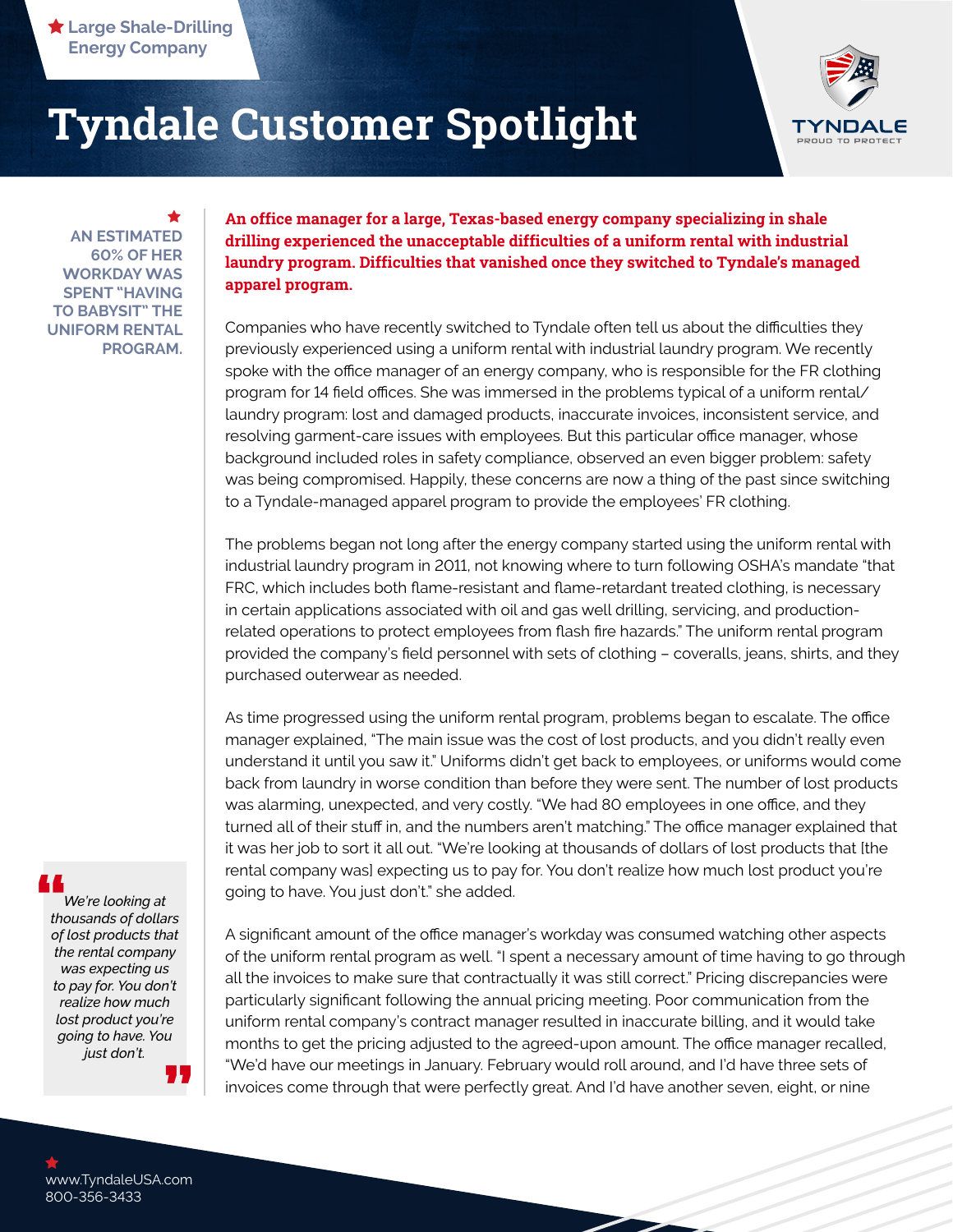

**SINCE SWITCHING TO TYNDALE, SHE NOW ESTIMATES THAT THE TOTAL TIME SHE SPENDS MANAGING THE FR CLOTHING PROGRAM IS CLOSER TO 5% OF HER WORKDAY.** ★

all come in with the wrong numbers. So then, we'd have to go back and say, 'Well, you're going to have to credit us for this.' And so that became a big hassle, and we did it quite often." **So often that an estimated 60% of her workday was spent "having to babysit" the uniform rental program.** At one point, she was looking at 14-15 invoices a week to make sure the pricing was correct. "From an administrative standpoint, this was a huge burden on us," she stated.

Inconsistent service was another problem with the uniform rental with industrial laundry program. The office manager explained, "For the service, it all depended on the driver – how good was the driver, and what kind of relationship the driver had with our admin team that was in that field office." The admin teams often sent photos of items that weren't being repaired and items that weren't washed properly. She also noticed that employees were not taking care of the clothing since they didn't own it. There was no accountability, and it became unclear if employees or the industrial laundry program caused the damages.

The office manager's previous roles as a safety technician and safety coordinator gave her a clear understanding of the importance of uncompromised flame resistant (FR) clothing to keep workers safe on the job. Flammable contaminants, such as oilfield stains, can cause FRC to ignite, putting workers at risk of severe burn injuries. Additionally, torn FRC may not fully protect workers. She recalls attending meetings in a room filled with field service personnel and seeing many in the room wearing clothing with tears and stains, rendering them non-compliant with safety standards. "I could sit in the back of the room and look across and see, 'Oh, he needs a new shirt.'" Although the company was paying a substantial amount of money to have clothing laundered and repaired, the office manager knew it wasn't being washed properly, and items requiring repairs were being ignored. She knew it was time to seek another solution for their FR clothing program, stating, "That's not acceptable. We weren't in compliance."

#### **ENTER: Tyndale**

When the energy company began to look for a new FR clothing program, they narrowed their search to programs already being used within other areas of the organization. "We knew we had to use a tried-and-true program that was already in place. And we talked to procurement and got their recommendation, and Tyndale's name kept coming up. I got great reviews from those using the program. And they really highlighted how wonderful it was to work with Tyndale and how easy it was. And that was a big selling point for us," the office manager recalled.

Switching to a Tyndale-managed apparel program was "easy breezy" for the office manager. She stated, "I don't get complaints from the field… every field office transition has been smooth." She appreciates the consistently excellent service offered by her dedicated account team at

**"**  $\frac{1}{t}$ *We knew we had to use a tried-andtrue program that was already in place. We talked to procurement and got their recommendation and Tyndale's name kept coming up.*

www.TyndaleUSA.com 800-356-3433

 $\bigstar$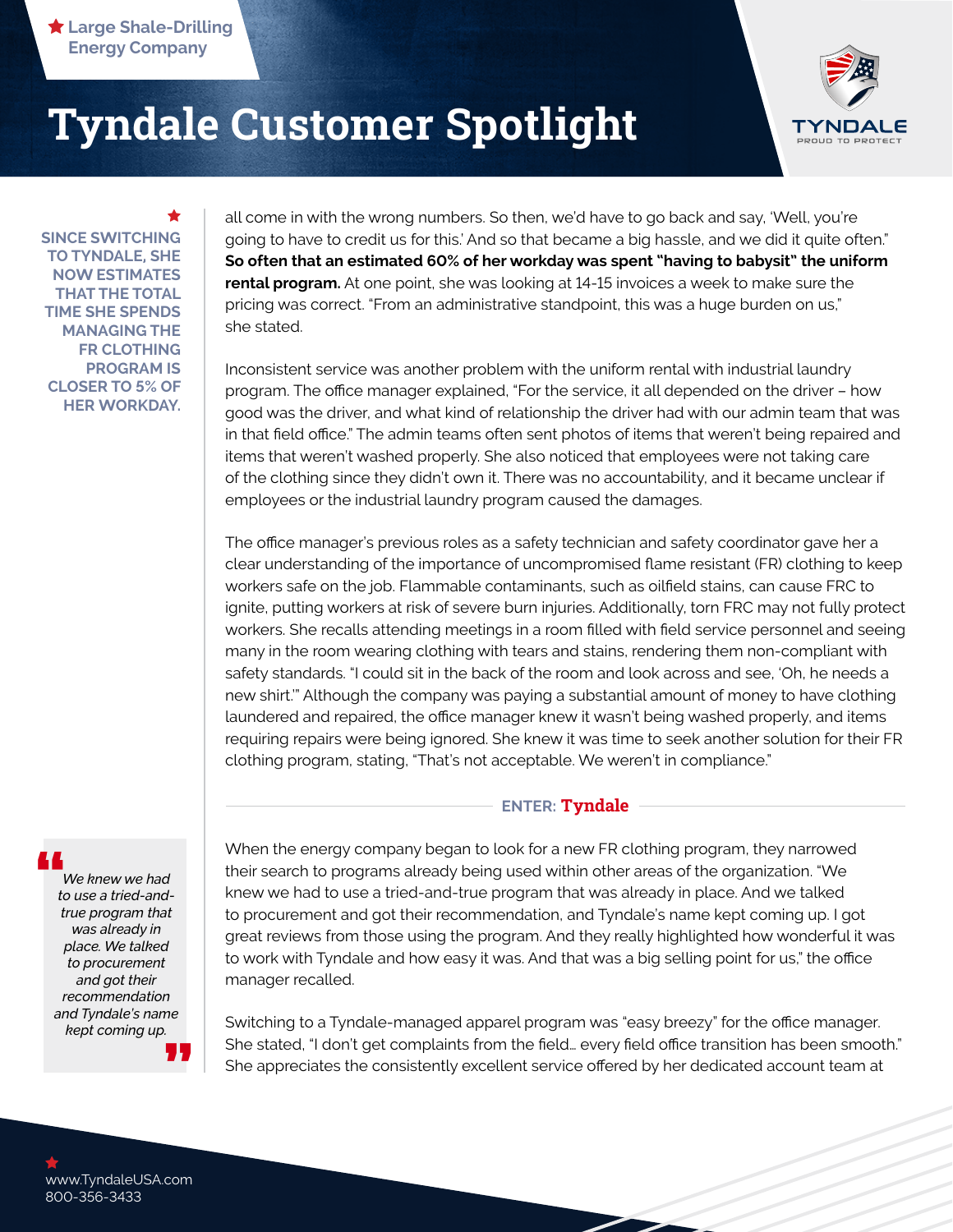

*It has relieved us tremendously going from the old program to this new program.* **" "**

**THE ENERGY COMPANY'S EMPLOYEES APPRECIATE THE POWER OF CHOICE WITH TYNDALE'S DIRECT-PURCHASE PROGRAM.** ★

### **"**

*They like to choose. They like to wear something different. They don't want to wear that ugly tan shirt every day all year long for ten years in a row.*

**"**

*They're in a very dangerous job, and if they're not having to worry about what they're wearing, that's great. As long as they are protected and we're in compliance."* **" "**

Tyndale. Gone are the headaches of incorrect billing, laundry issues, and lost products. "Now that we've moved into the new program, we're not having those issues. We don't have to deal with laundry. And everything is so clean and easy. It's the complete opposite of what I was doing," she shared. **Since switching to Tyndale, she now estimates that the total time she spends managing the FR clothing program is closer to 5% of her workday,** primarily due to internal requirements to have individuals in the various field offices sign off on invoices. "It has relieved us tremendously, going from the old program to this new program," she added.

#### **EMPLOYEE SATISFACTION**

A critical difference between Tyndale's managed apparel program and the uniform rental with industrial laundry program the energy company left behind is that employees now own their FR clothing. This fact alone is a game-changer since it eliminates the administrative burden of tracking the clothing, the expense of lost products, and the hassle of laundry and repair issues. "They take care of their stuff now," the office manager explained. Initially, employees were skeptical about having to launder their work clothes, but this became a non-issue as they quickly realized the many benefits of the new program. She added, "I haven't heard one complaint. Everybody has been great. They are not complaining about doing their own laundry, anything of that nature. It's just worked out quite smoothly."

The energy company's employees appreciate the power of choice with Tyndale's directpurchase program. The office manager noted, "They like to choose. They like to wear something different. They don't want to wear that ugly tan shirt every day all year long for ten years in a row. They might even get to wear a blue one. They might even get to wear a black one." Employees now have a choice regarding clothing styles too. They can wear clothing that is comfortable, resulting in their satisfaction with the program. Comfortable clothing can also positively affect compliance; if employees are uncomfortable in their clothing, garments can potentially be worn improperly (rolling up sleeves, taking off protective layers, etc.), possibly resulting in a safety incident. The office manager added, "They're in a very dangerous job, and if they're not having to worry about what they're wearing and anything else, that's great. As long as they are protected, and we're in compliance."

#### **ADVICE FOR OTHERS**

The office manager doesn't mince words when talking about the pitfalls of a uniform rental with industrial laundry program. "My advice for anybody that was going to go from a rental program or under a contract, no matter who it is: know the contract, know the fine print, and know what day that notice has to be in for termination." She recalled an instance when such a contract was allowed to automatically renew for another five years by an office the company acquired. "We couldn't get out of it. We tried. We went to legal; we did everything we could and had to live with that for the next five years. And the pricing of it was almost a triple amount for each piece